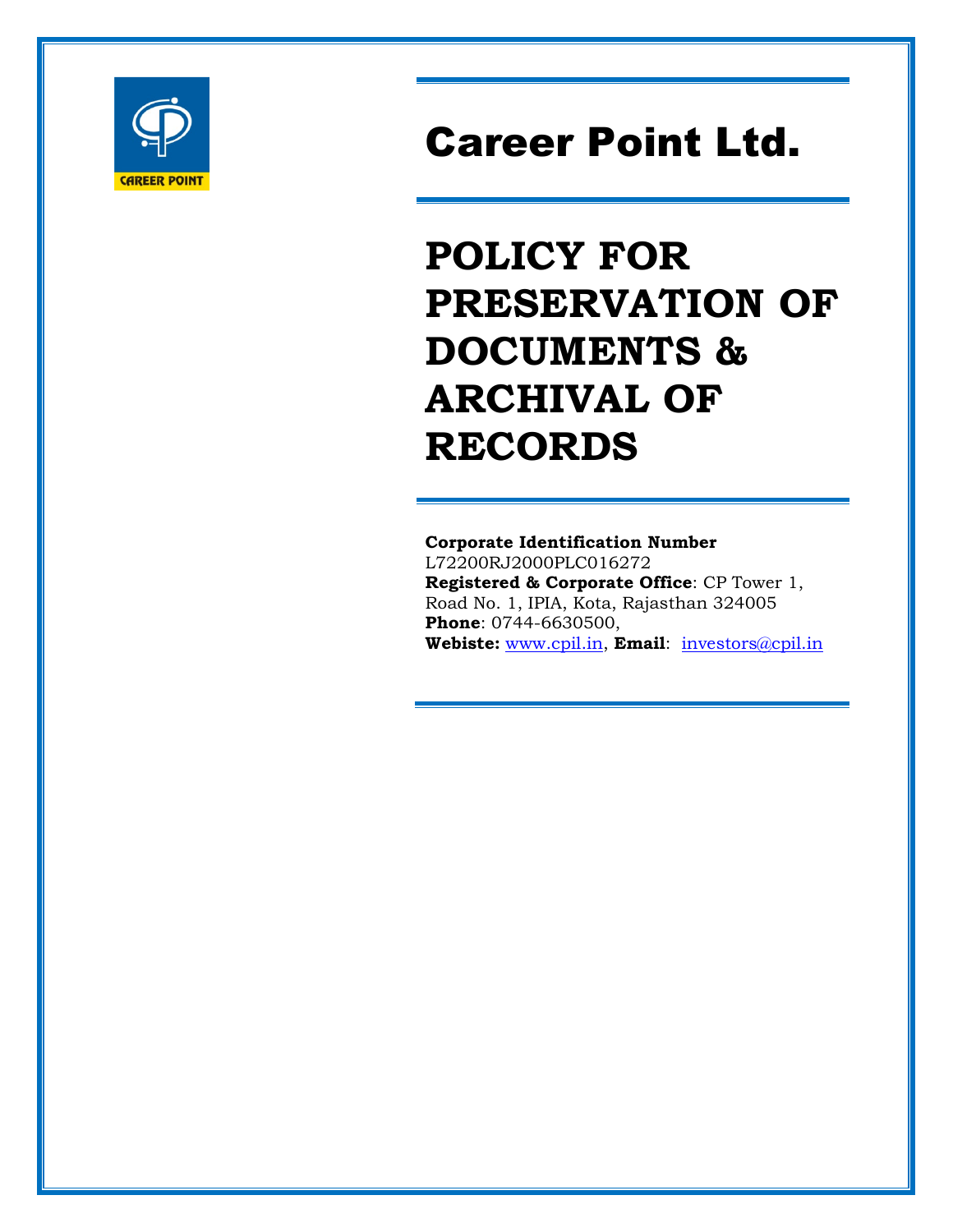

## <sup>1</sup>. **Preamble & Purpose**

- 1.1. Regulation 9 of the Securities and Exchange Board of India (Listing Obligations and Disclosure Requirements) Regulations, 2015 (hereinafter referred to as 'Listing Regulations) requires a Listed entity to have a Policy for preservation of documents (including electronic records) approved by its Board of Directors classifying them in atleast two categories viz. (a) documents whose preservation shall be permanent in nature; and (b) documents with preservation period of not less than eight years after completion of relevant transactions.
- 1.2.Further Regulation 30(8) of the Listing Regulations mandates a Listed entity to upload the disclosures made by it to the Stock Exchanges on website of the Company for a minimum period of 5 years and thereafter for such further period(s) as per the archival policy of the Company as disclosed on website.
- 1.3.In compliance with these requirements of Listing Regulations and to establish the framework needed for effective preservation/ maintenance of documents and records required to be maintained under Listing Regulations, the Board of Directors of Career Point Limited ('the Company') has adopted this policy for preservation of documents (including electronic records) and archival of records on website of the Company. This Policy shall become effective from December 2, 2015.

#### **2. Scope**

- 2.1.To meet regulatory, financial, legal and business requirements, the Company is required to retain its papers/documents and electronic records. Documents and records may be in the form of letters, correspondence, emails, plans, faxes, reports, work-papers and data in all mediums such as paper, electronic, videos, photographs, audio recordings and others. Records may reside on computer hard drives, in databases, in file cabinets, on portable media and more.
- 2.2.The business of the Company has various risks and rewards attached to it and hence, in order to address and/or represent in any litigation, inquiries or investigations which may be initiated by any regulatory authorities on account of any unforeseen/unpredicted event or to be ready to address any issues on account of any disaster/natural calamity or any act of God, the company shall require access to its historic records and documents in order to protect the interests of the Company and its stakeholders. In view of this, the Company needs to maintain, retain, archive and store such records in a manner retrievable for effective functioning and better management.
- 2.3.The Policy requires routine review of the papers and electronic records which may no longer be required either mandatorily or otherwise and ensure that such documents which are no longer required under the applicable statutes are stored appropriately or discarded with the proper authorization and authentications.
- 2.4.All employees of the Company shall comply with applicable laws, regulations and professional standards, for retention of records and shall not knowingly destroy, delete, or alter a record with the intent to obstruct or influence an investigation or litigation.
- 2.5.The physical papers/ documents and/or electronic records shall be retained for the minimum periods prescribed and thereafter disposed/ discarded in the manner laid out in this Policy.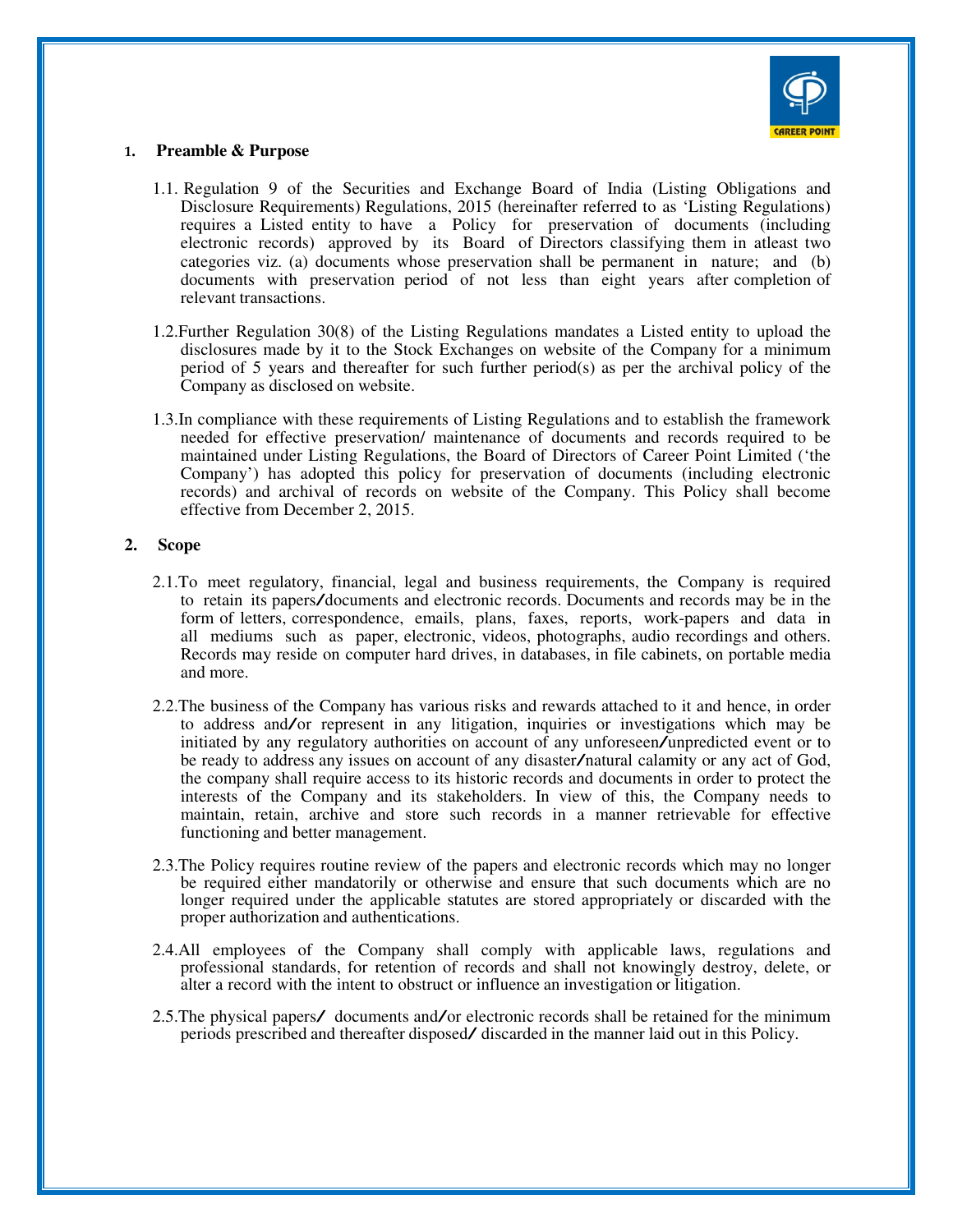

2.6. This Policy applies to all physical records/information approved by the Board of Directors in connection to matters specified in the Companies Act, 2013 and SEBI regulations including the Listing Regulations ("Applicable statutes") and disclosed to the stock exchanges, including both original documents and reproductions. It also applies to the electronic documents described above. For the purposes of convenience, in this Policy the medium which holds the data is called "papers and electronic records"

## **3. Duties & Responsibilities**

- 3.1.The Chief Executive Officer/ Chief Financial Officer/ Company Secretary of the Company, from time to time, shall be responsible for implementing this Policy and procedures for retention / preservation of papers and records under this policy and communicating the respective periods for archiving and destruction of such records and documents to the relevant employees.
- 3.2.The employees with reference to this Policy are expected to (i) acquaint themselves with, and abide by the Policy; (ii) read and understand the Policy document; (iii) understand how to conform to the standard expected in relation to the retention, archival or destruction of the records and documents; (iv) ensure that no paper or electronic documents will be destroyed or deleted if such document pertains to any ongoing or anticipated regulatory investigation or proceeding or private litigation; and (v) if in any doubt, contact the respective Head of Function or Company Secretary.

#### **4. Retention and Archival**

4.1. The list of documents/ electronic records as prescribed under the Applicable statutes is identified in Annexure A (Record Retention Schedule) classifying them in the below two (2) categories:-

- i) Documents whose preservation shall be permanent in nature.
- ii) Documents with preservation period of not less than eight (8) years after completion of the relevant transactions.
- 4.2. The retention period of each papers and/or electronic records relating to the Company as set out in Annexure A shall be in active use for a period of Five (5) years, after which the said papers and electronic records may be archived in a repository maintained by the Company until the maximum period required under the Applicable statutes.
- 4.3. In certain special circumstances, the required records retention period may not apply or an exception to the records retention schedule may be made. In these situations, the employees must consult with the Company Secretary or respective Functional Head for appropriate direction, so that the most appropriate retention requirement is followed.
- 4.4. Documents uploaded on Company's website as per applicable statutes shall be kept for Five (5) years in the respective section and may be subsequently removed from the website and placed on the server for such further period(s) required under the Applicable statutes.

#### **5. Role of Registrar and Share Transfer Agent**

The Registrar and Transfer Agent of the Company shall ensure maintenance of all registers, records and documents relating to shareholders including but not limited to Register & Index of Members, Register of Share Transfer, Register of Renewed and Duplicate Share Certificates etc in accordance with this Policy.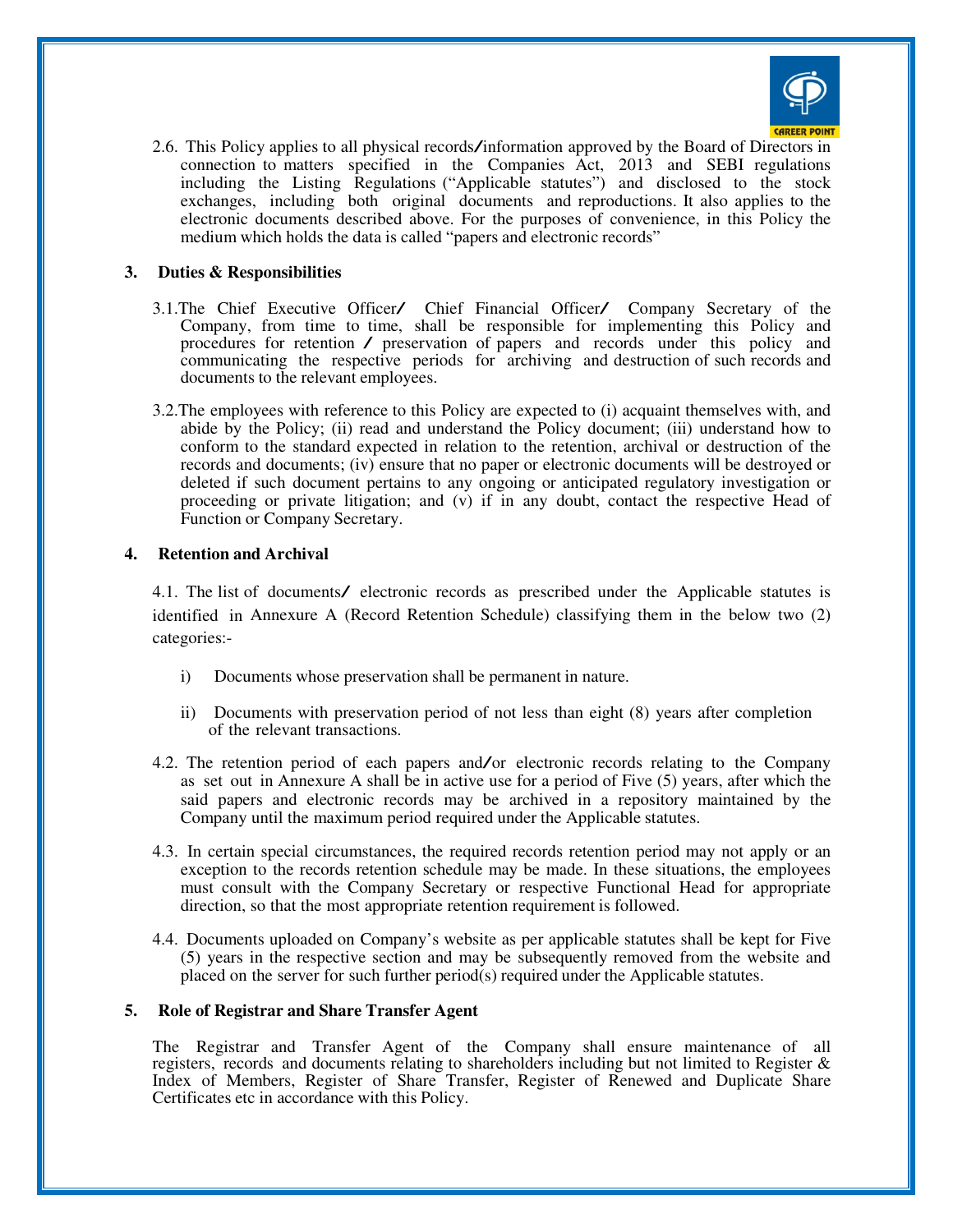

## **6. Destruction**

The papers and electronic records that have completed the statutory period of preservation or retention can be discarded/ destroyed/ deleted in one of the following manners:

**Physical documents** – Paper documents shall be shredded using secure, locked consoles designated in each office from which waste shall be periodically picked up by security or housekeeping personnel for disposal.

**Electronic records** – Electronic data contained on servers and hard drives including the Company's website shall be deleted and overwritten in a suitable manner in consultation with the IT Head.

Electronic data contained on all other media shall be destroyed by the physical destruction of that media. A request may be placed at IT help desk and appropriate IT personnel shall assist in the manner of destruction.

All destruction and the list of such documents  $\lambda$  information being destroyed shall be recorded and identified by appropriate authorities as may be decided by the Chief Executive Officer of the Company from time to time.

#### **7. Amendment & Display of Policy**

The Board of Directors shall have the right to amend this Policy from time to time either to meet the business requirements or to ensure compliance with applicable statutes. Copy of this Policy shall be uploaded on website of the Company.

#### **8. Disclaimer**

In any circumstances, where the terms of this Policy differ from any existing or newly enacted law, rule, regulation or standard governing the Company, the newly enacted law, rule, regulation or standard shall take precedence over this Policy until such time the Policy is changed to conform to the Law, rule, regulation or standard.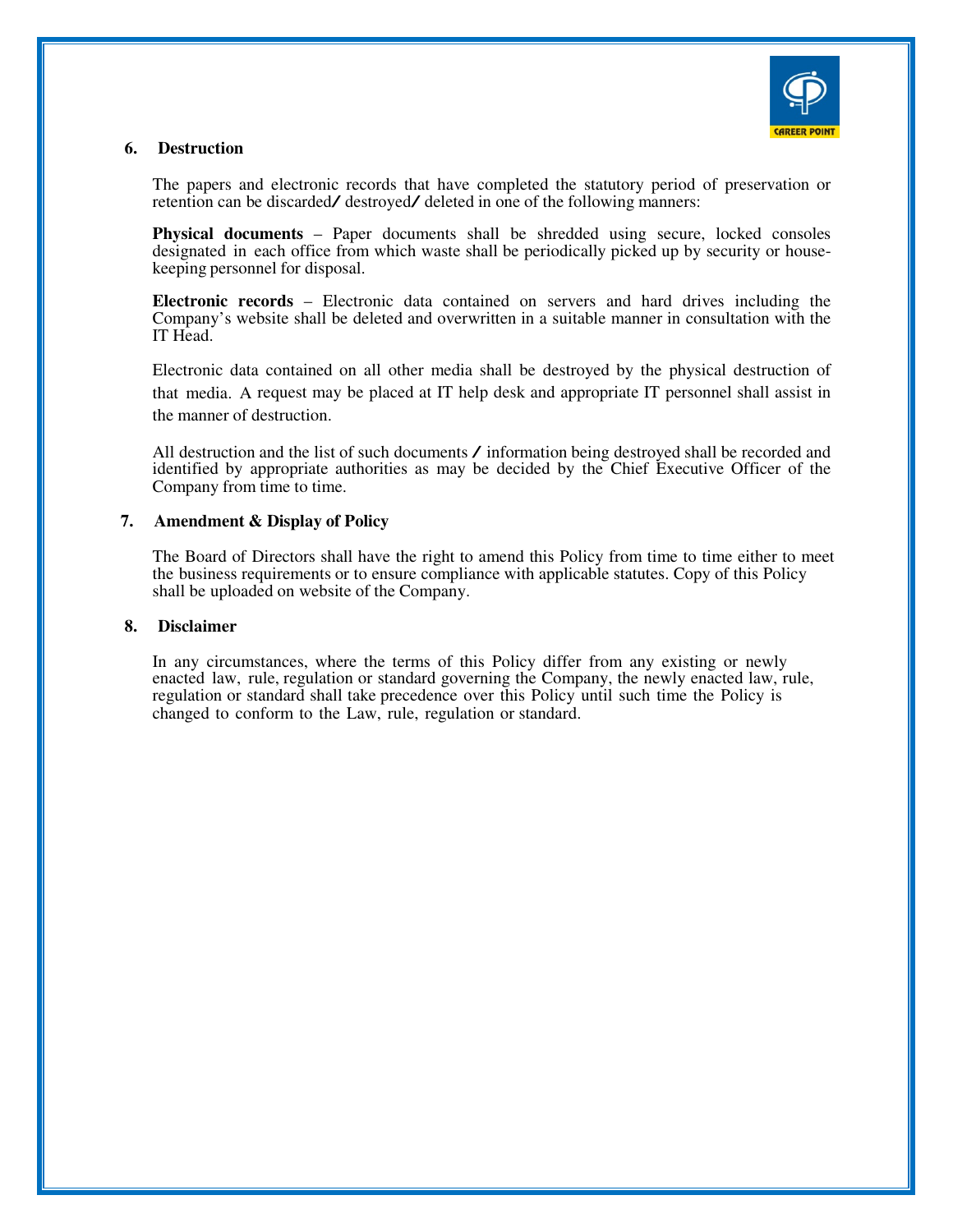

# **RECORD RETENTION SCHEDULE**

#### **Documents whose preservation shall be permanent in nature:**

- 1. Incorporation related documents including Certificate(s) issued by the Registrar of Companies from time to time;
- 2. Memorandum and Articles of Association (including any amendments thereto);
- 3. Minutes of Board Meetings, Committee Meetings and General Meetings;
- 4. Register and Index of Members (Maintained by Registrar & Share Transfer Agent);
- 5. Register of Transfer (Maintained by Registrar & Share Transfer Agent);
- 6. Register of Charges;
- 7. Register of Loans, Guarantees, Security and Investments made by Company;
- 8. Register of Investments not held in its own name by the Company;
- 9. Register of renewed and duplicate share certificate (Maintained by Registrar & Share Transfer Agent);
- 10. Register of Contracts with related party and Contracts and Bodies etc., in which Directors are interested;
- 11. Register of Directors and Key Managerial Personnel and their shareholding;
- 12. Regulatory / Business Licenses, Approvals, Permits etc.;
- 13. Original Purchase/Sale Deeds relating to Immovable Property(ies) sold / purchased.

#### **Documents with preservation period of not less than eight years after completion of the relevant transactions:**

| Sr | <b>Record Type</b>                                   | <b>Retention Period</b>                                                                    |
|----|------------------------------------------------------|--------------------------------------------------------------------------------------------|
| 1. | Books of accounts                                    | financial years immediately<br>8<br>preceding current the Financial Year                   |
| 2. | <b>Annual Finance Statements</b>                     | 8 financial years immediately<br>preceding current the Financial Year                      |
| 3. | Income Tax related records                           | financial years immediately<br>8<br>preceding current the Financial Year                   |
| 4. | <b>Register of Deposits</b>                          | 8 years from the Financial Year in<br>which the latest entry is made                       |
| 5. | Annual Return along with<br>annexures / certificates | 8 years from the date of filing of the<br>Annual Return with the Registrar of<br>Companies |